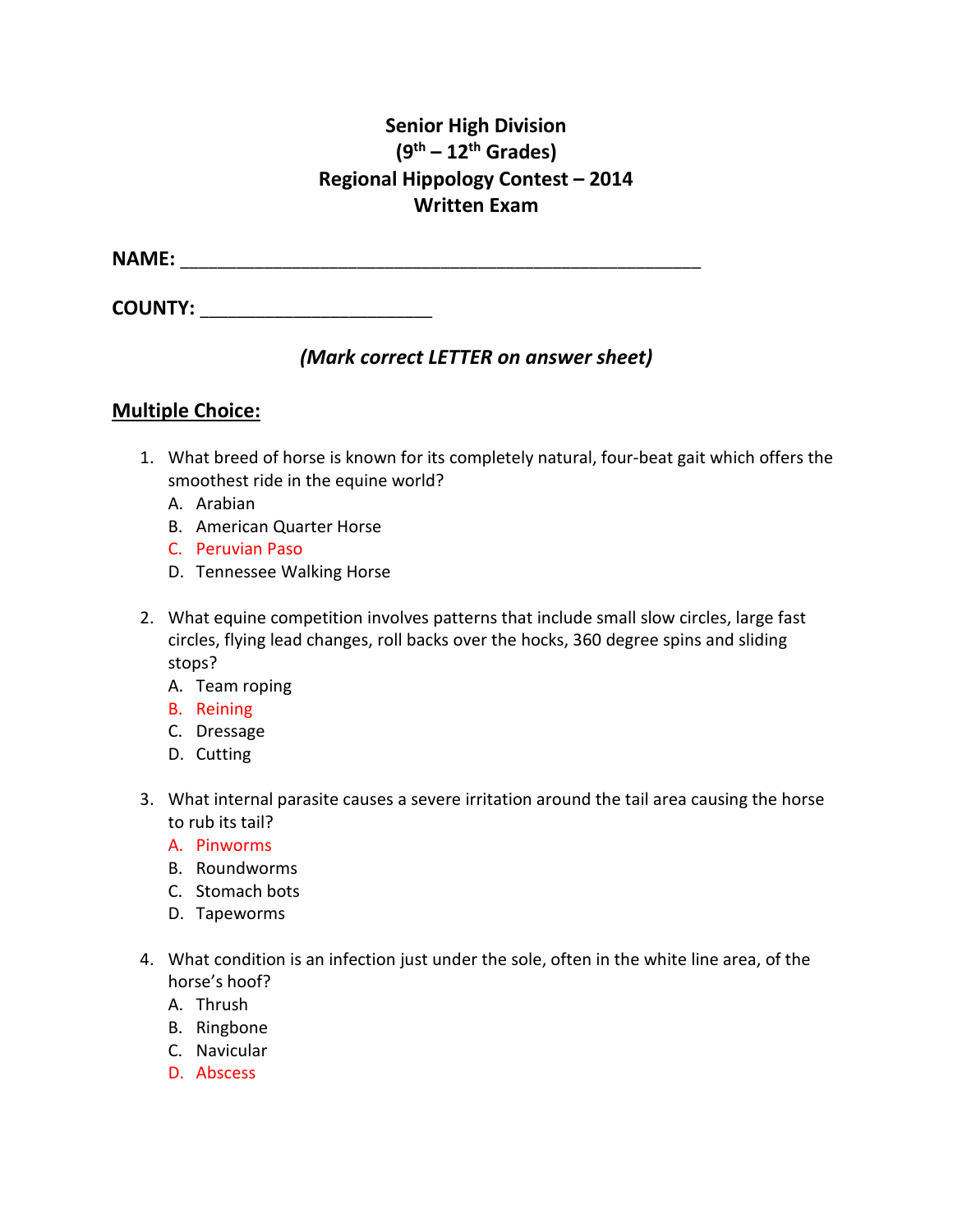- 5. What disease causes the horse's lymph nodes under the jaw to become hot, swollen and painful?
	- A. Potomac Horse Fever
	- B. Strangles
	- C. Influenza
	- D. Tetanus
- 6. Equine Encephalomyelitis causes swelling in what part of the horse's body?
	- A. Hooves
	- B. Lungs
	- C. Brain
	- D. Small intestine
- 7. Each cell in a horse's body contains how many pairs of chromosomes?
	- A. 12
	- B. 24
	- C. 32
	- D. 64
- 8. Combined Immunodeficiency (CID) is an inherited disease of what breed of horse?
	- A. American Quarter Horses
	- B. Arabian Horses
	- C. Paint Horses
	- D. Tennessee Walking Horses
- 9. How many sesamoid bones are in the horse hoof?
	- A. One
	- B. Two
	- **C. Three**
	- D. Four
- 10. What is used to increase traction on horseshoes?
	- A. Borium
	- B. Calks
	- C. Studs
	- **D. All of the above**
- 11. During which season is the risk for transmitting internal parasites lowest?
	- A. Winter
	- **B. Summer**
	- C. Spring
	- D. Fall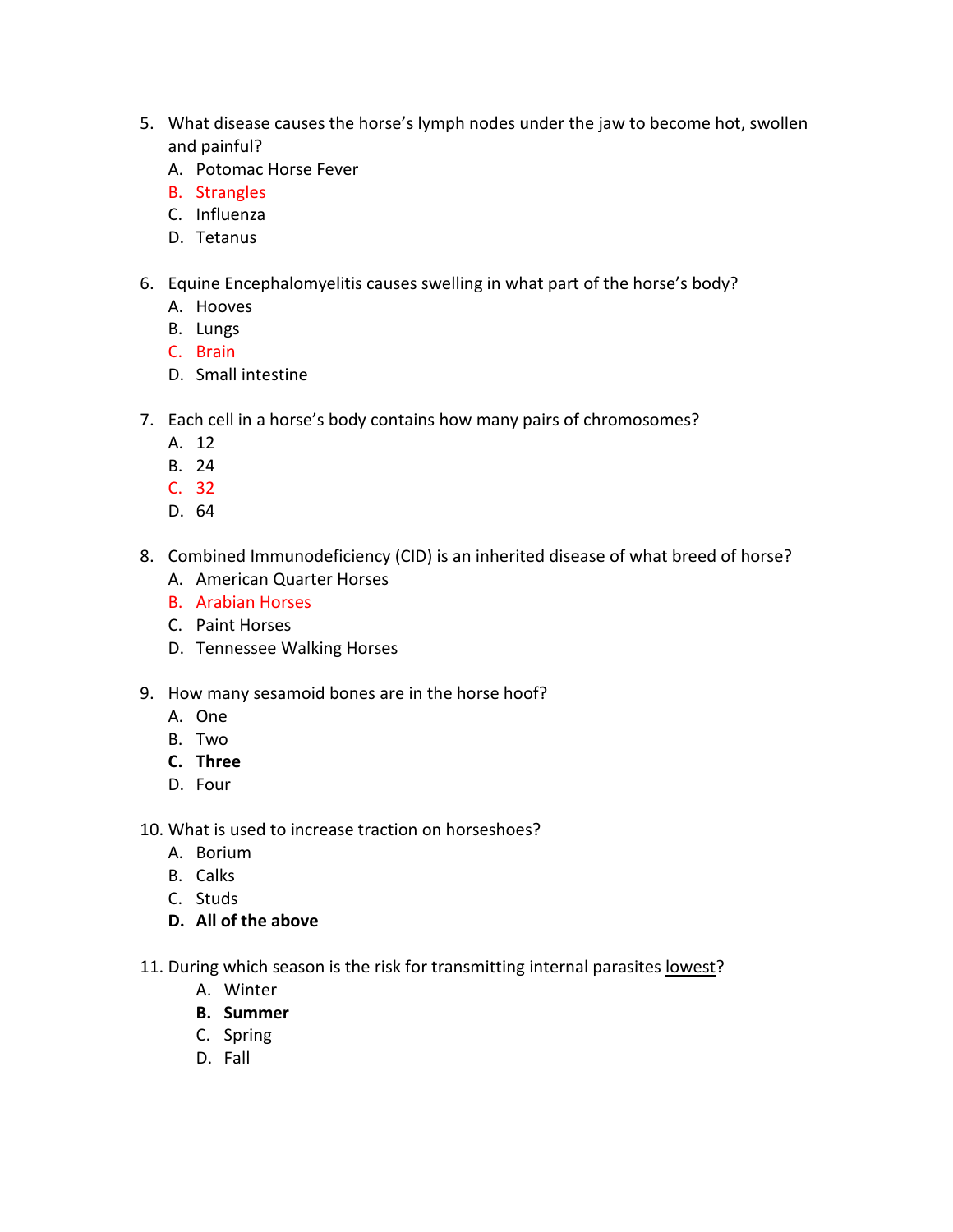- 12. Which are signs of heat exhaustion in the horse?
	- **A. Respiration rate greater than 30/min & Pulse greater than 50/min**
	- B. Respiration rate lower than 30/min & Pulse lower than 50/min
	- C. Respiration rate 8-12/min & Pulse 32-44/min
	- D. Respiration and pulse would not be affected by heat exhaustion
- 13. What type of feedstuff is highest in digestible energy (Mcal/lb)
	- A. Alfalfa
	- B. Corn grain
	- C. Oat grain
	- **D. Vegetable Oil**
- 14. Which type of warm season grass is poisonous to all classes of horses?
	- A. Bermudagrass
	- B. Bahiagrass
	- **C. Johnsongrass**
	- D. Teff grass
- 15. Where are the vocal chords located?
	- **A. Larynx**
	- B. Pharynx
	- C. Esophagus
	- D. Trachea
- 16. What are the primary sources of dietary energy used for exercise?
	- **A. Carbohydrates & Fats**
	- B. Carbohydrates & Protein
	- C. Fats & Protein
	- D. Fats & Vitamins
- 17. Which type of vision sees separate pictures with each eye?
	- A. Binocular
	- B. Marginal
	- **C. Monocular**
	- D. Peripheral
- 18. Which is a type of negative reinforcement in horse training?
	- **A. Avoidance**
	- B. Shaping
	- C. Inhibition
	- D. Reward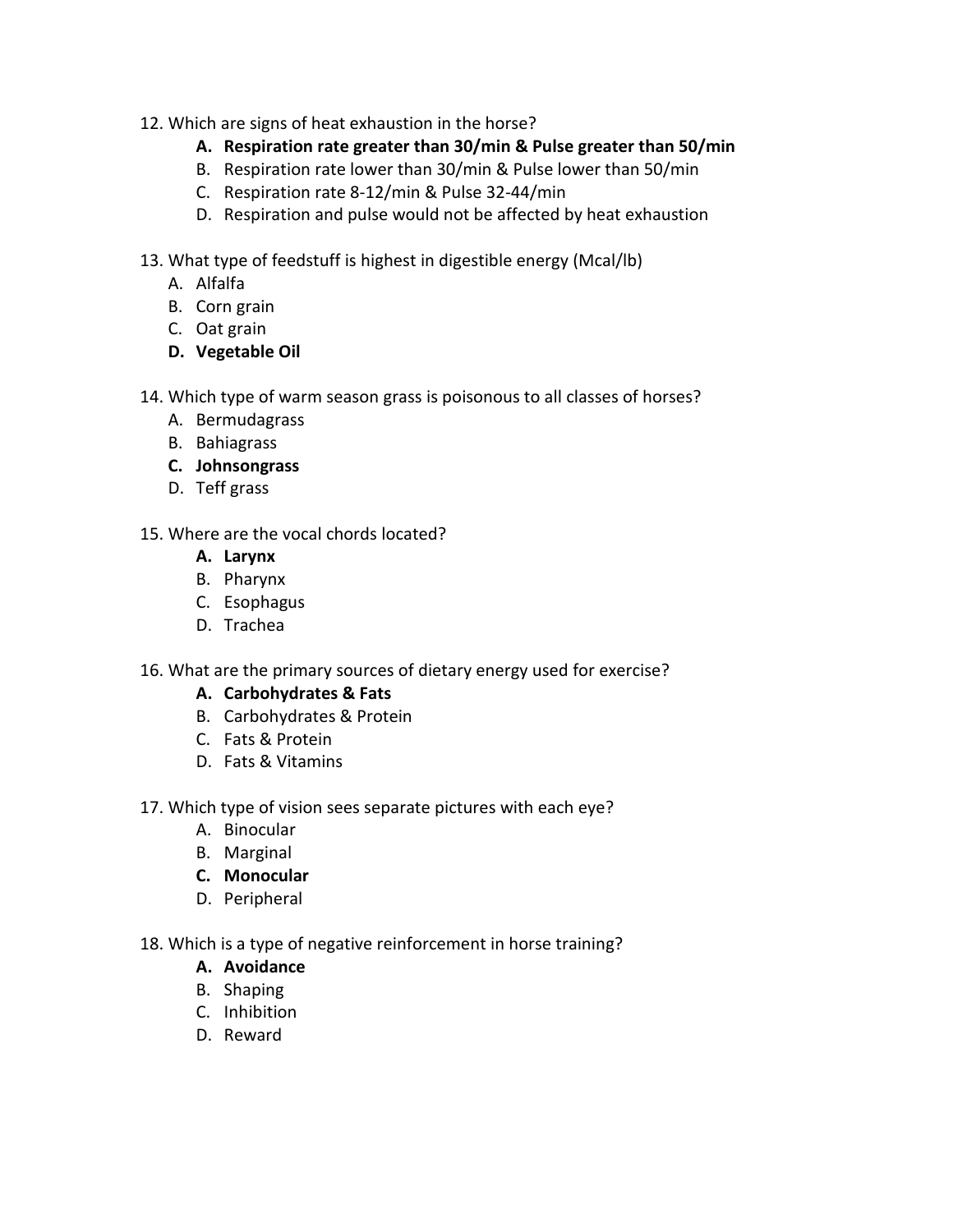- 19. Which disease do mosquitos transmit?
	- **A. Encephalitis**
	- B. Laminitis
	- C. Strangles
	- D. Tetanus
- 20. Which disease(s) can cause a high fever?
	- A. Equine Infectious Anemia
	- B. Potomac Horse Fever
	- C. Equine Herpes Virus
	- **D. All of the above**
- 21. What part of the mare's reproductive tract is described as a multi-layered, hollow, Yshaped organ?
	- A. Cervix
	- B. Vagina
	- **C. Uterus**
	- D. Oviduct
- 22. The process of isolating a stallion in a cage in order to detect estrus with a group of mares is called what?
	- A. Artificial insemination
	- B. Palpation
	- C. Immunizing
	- **D. Teasing**
- 23. What part of the Western saddle sits in front of the rider's thighs and usually contains a horn?
	- A. Cantle
	- **B. Pommel**
	- C. Jockey
	- D. Fender
- 24. What is the minimum amount of pasture needed per horse to prevent overgrazing under continuous turnout?
	- A. 0.5 acres
	- **B. 2 acres**
	- C. 5 acres
	- D. 10 acres
- 25. What part of the horse's body acts as the pivot point?
	- **A. Loin**
	- B. Whither
	- C. Croup
	- D. Neck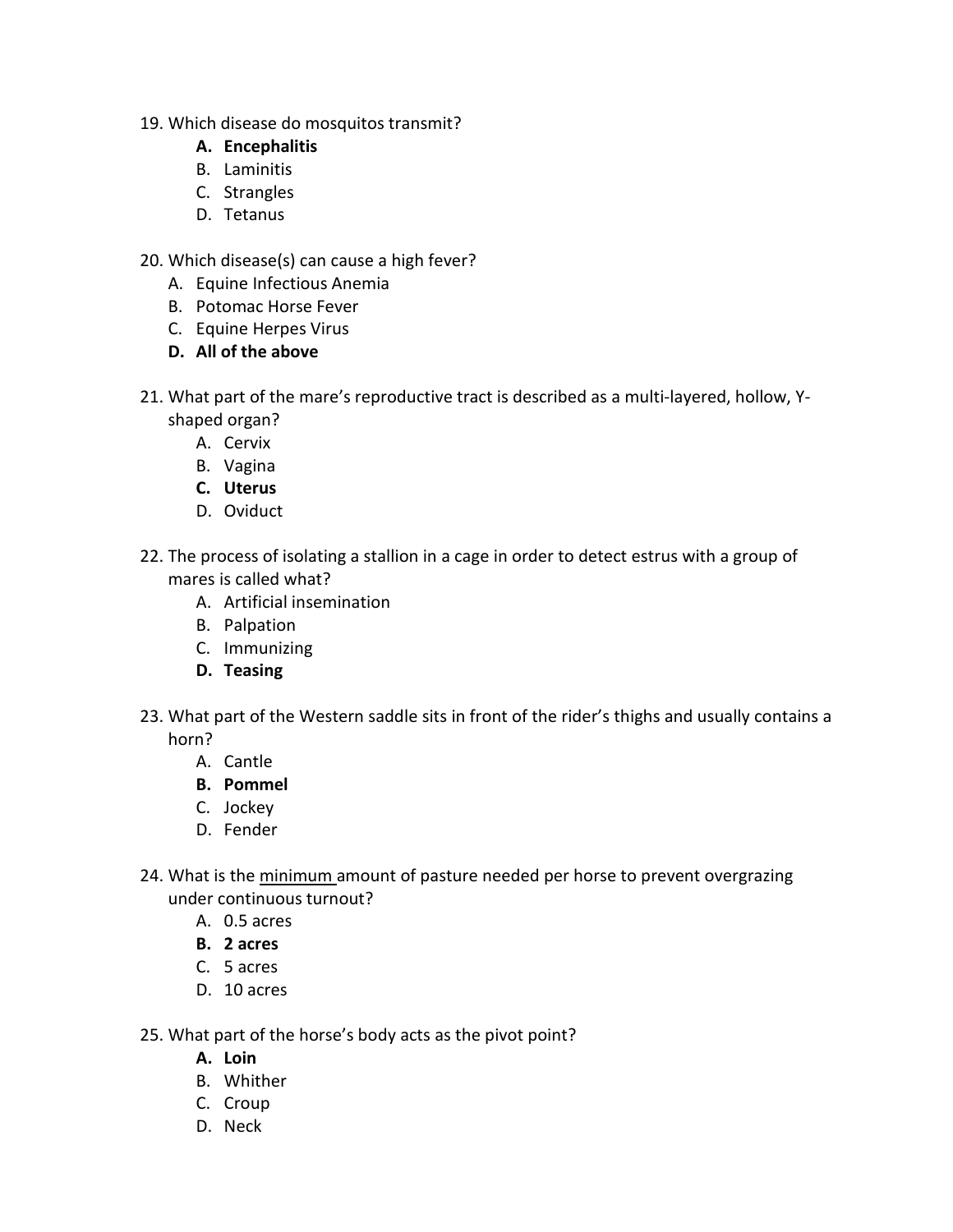### **True or False:** *(Mark True or False on the answer sheet)*

- 26. A young rider should purchase a young horse, so they both can grow and train together. (F)
- 27. The angle of the horse's shoulder determines the length of the back and proportion of the neck. (T)
- 28. Vitamin D is necessary for the growth and development of a normal hoof.  $(F)$
- 29. When a horse exercises, it converts chemical energy into mechanical energy.  $(T)$
- 30. Good quality hay is the most important winter feed given to horses. (T)
- 31. When the sire is homozygous for a particular trait and the mare is heterozygous for the same trait, there is a risk of the recessive trait showing up in the offspring.  $(F)$
- 32. The horse's hindgut consists of the small intestine, large colon, small colon and rectum. (F)
- 33. A mare's nutritional needs will decrease after the foal is born and during lactation. (F)
- 34. An example of Epimeletic Behavior is two horses standing together under shade and using their tails to remove the flies from one another.  $(T)$
- 35. The key to a successful parasite control program is to interrupt the parasite's life cycle. (T)
- 36. EPM is a disease that affects the horse's digestive system, causing severe diarrhea. (F)
- 37. Stall floors must be made of durable material which is not slippery, but should be absorbent, easy to clean and resistant to pawing. (T)
- 38. When removing a horse shoe, the farrier should begin at the toe and work toward the heel. (F)
- 39. HERDA causes lesions most commonly along the topline of the horse.  $(T)$
- 40. A horse should be fed by weight of the feed, not by volume of the container. (T)